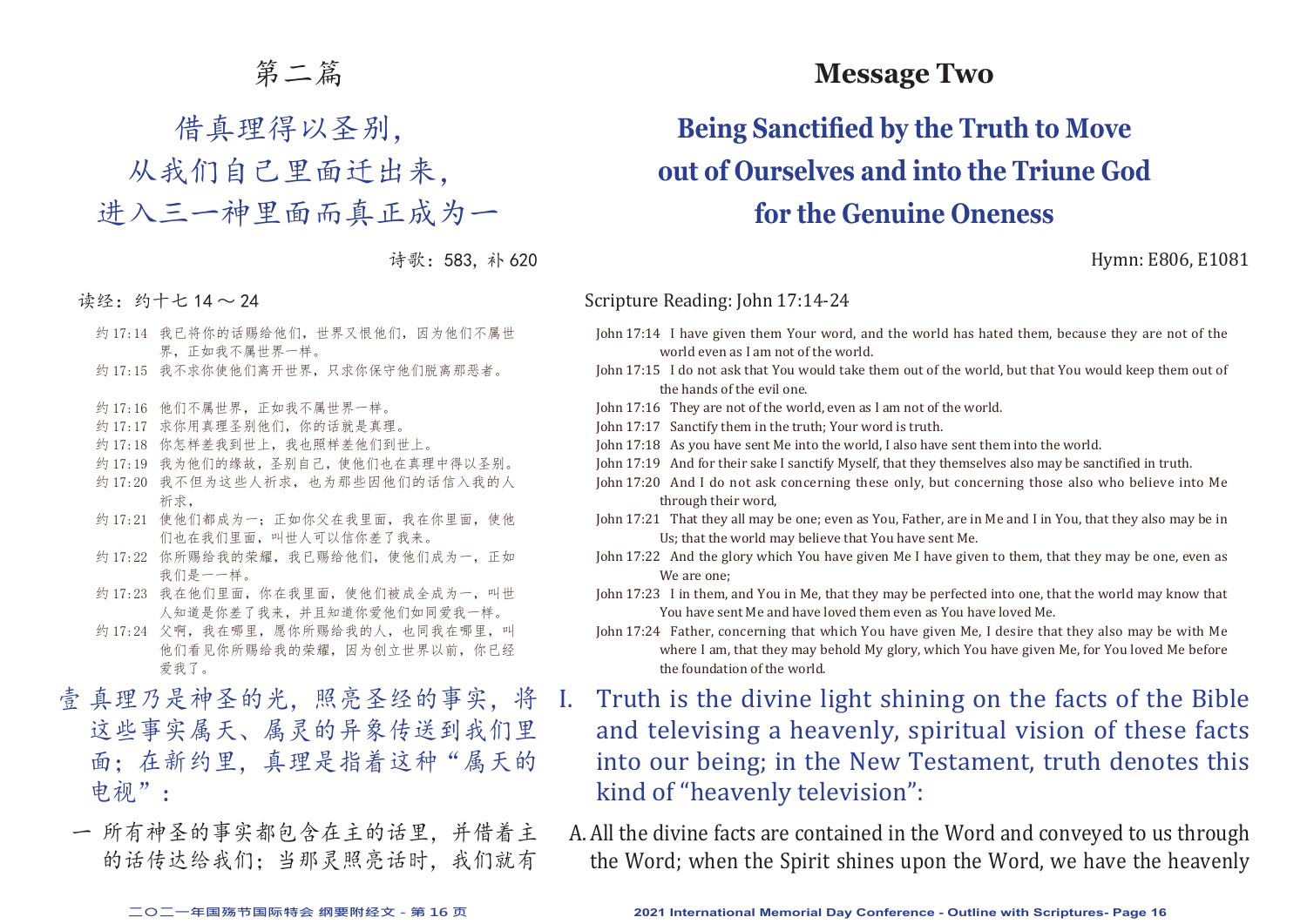- 了属天的电视;光照亮话中的事实,并将这些 事实的属天异象传达到我们里面,我们就认识 真理—徒二六 16, 19, 弗一 17 ~ 18 上。
- 徒 26:16 你起来站着,我向你显现,正是要选定你作执事和见证人, 将你所看见我的事,和我将要显现给你的事,见证出来; 徒 26:19 亚基帕王啊,我故此没有违背那从天上来的异象,
- 弗 1:17 愿我们主耶稣基督的神,荣耀的父,赐给你们智慧和启示 的灵,使你们充分地认识祂;

弗 1:18 上 光照你们的心眼, 使你们知道祂的呼召有何等盼望;…

- 二 那灵被称为真理的灵,实际的灵;(约十四 17;)实际的灵乃是"属天的电",借此属灵的 事物得以传送到我们里面;祂引导我们"进入一 切的实际",(十六 13,)使子所是并所有的 一切对我们成为实际的。(一 14,17,十四 6。)
	- 约 14:17 就是实际的灵,乃世人不能接受的,因为不见祂,也不认 识祂:你们却认识祂,因祂与你们同住,且要在你们里面。
	- 约 16:13 只等实际的灵来了, 祂要引导你们进入一切的实际; 因为 祂不是从自己说的,乃是把祂所听见的都说出来,并要把 要来的事宣示与你们。
	- 约 1:14 话成了肉体,支搭帐幕在我们中间,丰丰满满地有恩典,有 实际。我们也见过祂的荣耀,正是从父而来独生子的荣耀。
	- 约 1:17 因为律法是借着摩西赐的,恩典和实际都是借着耶稣基督来的。
	- 约 14:6 耶稣说,我就是道路、实际、生命;若不借着我,没有人 能到父那里去。
- 三 当真理的灵,实际的灵,照亮圣经中所记载并 包含的属灵事实时,我们就接受了真理,实际; 我们若读主的话而没有那灵的光照,就可能只 有道理或"新闻报导",却没有真理、实际或 异象—参伯四二 5,约五 39 ~ 40,林后三 6。
	- 伯 42:5 我从前风闻有你,现在亲眼看见你。
	- 约 5:39 你们查考圣经,因你们以为其中有永远的生命,为我作见 证的就是这经。
	- 约 5:40 然而你们不肯到我这里来得生命。
	- 林后 3:6 祂使我们够资格作新约的执事,这些执事不是属于字句, 乃是属于灵,因为那字句杀死人,那灵却叫人活。
- 四 真理是光的照耀,光的显出;换句话说,真理

television; the light shines upon the facts in the Word and conveys a heavenly vision of these facts into our being, and we know the truth— Acts 26:16, 19; Eph. 1:17-18a.

Acts 26:16 But rise up and stand on your feet; for I have appeared to you for this purpose, to appoint you as a minister and a witness both of the things in which you have seen Me and of the things in which I will appear to you;

Acts 26:19 Therefore, King Agrippa, I was not disobedient to the heavenly vision,

Eph. 1:17 That the God of our Lord Jesus Christ, the Father of glory, may give to you a spirit of wisdom and revelation in the full knowledge of Him,

Eph. 1:18a The eyes of your heart having been enlightened, that you may know what is the hope of His calling,…

B.The Spirit is called the Spirit of truth, the Spirit of reality (John 14:17); the Spirit of reality is the "heavenly electricity" by which spiritual things are televised into our being; He guides us "into all the reality" (16:13), making all that the Son is and has real to us (1:14, 17; 14:6).

- John 14:17 Even the Spirit of reality, whom the world cannot receive, because it does not behold Him or know Him; but you know Him, because He abides with you and shall be in you.
- John 16:13 But when He, the Spirit of reality, comes, He will guide you into all the reality; for He will not speak from Himself, but what He hears He will speak; and He will declare to you the things that are coming.
- John 1:14 And the Word became flesh and tabernacled among us (and we beheld His glory, glory as of the only Begotten from the Father), full of grace and reality.
- John 1:17 For the law was given through Moses; grace and reality came through Jesus Christ.
- John 14:6 Jesus said to him, I am the way and the reality and the life; no one comes to the Father except through Me.
- C. When the Spirit of truth, the Spirit of reality, shines upon the spiritual facts recorded and contained in the Bible, we receive the truth, reality; if we read the Word without the shining of the Spirit, we may have doctrine or "news reports" but not the truth, the reality, or the vision—cf. Job 42:5; John 5:39-40; 2 Cor. 3:6.
	- Job 42:5 I had heard of You by the hearing of the ear, / But now my eye has seen You;
	- John 5:39 You search the Scriptures, because you think that in them you have eternal life; and it is these that testify concerning Me.
	- John 5:40 Yet you are not willing to come to Me that you may have life.
	- 2 Cor. 3:6 Who has also made us sufficient as ministers of a new covenant, ministers not of the letter but of the Spirit; for the letter kills, but the Spirit gives life.
- D.Truth is the shining of the light, the expression of the light; in other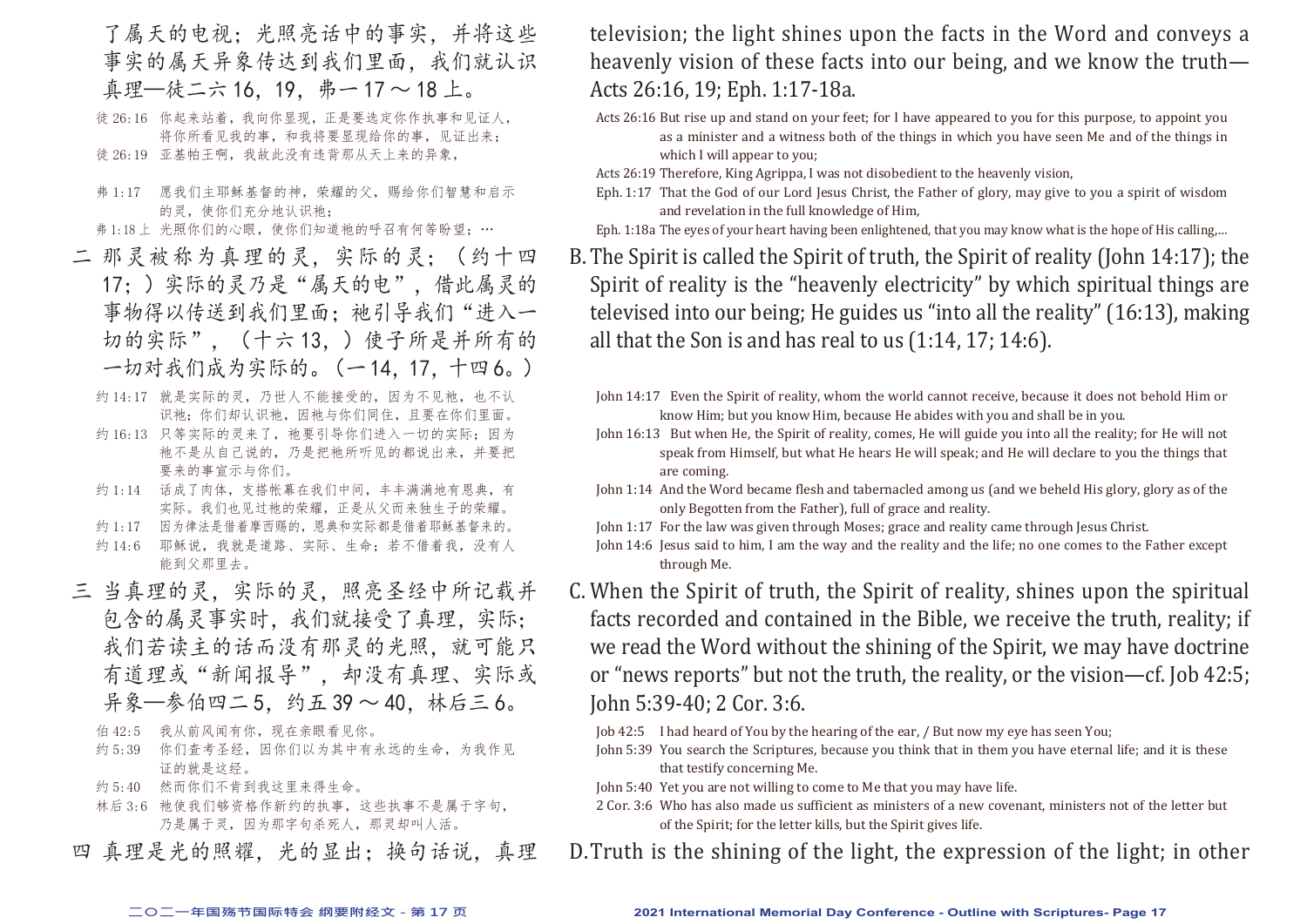乃是显出来的光;因着光是真理的源头,而真 理是光的流出,所以当我们在光中行,我们就 实行真理—约一4~5.7~9.12~13. 八 12. 十四 6. 约壹一 5 ~ 6. 约贰 4. 约叁 3 ~ 4。

- 约 1:4 生命在祂里面,这生命就是人的光。
- 约 1:5 光照在黑暗里,黑暗未曾胜过光。
- 约 1:7 这人来, 为要作, 就是为光作见证, 叫众人借着他可以信。
- 约 1:8 他不是那光,乃是要为那光作见证。
- 约 1:9 那光是真光,来到世上,要照亮每一个人。
- 约 1:12 凡接受祂的, 就是信入祂名的人, 祂就赐他们权柄, 成为 神的儿女。
- 约 1:13 这等人不是从血生的,不是从肉体的意思生的,也不是从 人的意思生的,乃是从神生的。
- 约 8:12 于是耶稣又对众人讲论说,我是世界的光,跟从我的,就 绝不在黑暗里行,必要得着生命的光。
- 约 14:6 耶稣说,我就是道路、实际、生命;若不借着我,没有人 能到父那里去。
- 约壹 1:5 神就是光, 在祂里面毫无黑暗; 这是我们从祂所听见, 现 在又报给你们的信息。
- 约壹 1:6 我们若说我们与神有交通, 却在黑暗里行, 就是说谎话, 不行真理了;
- 约贰 4 我看到你的儿女,有照着我们从父所受的诫命,在真理中 行事为人的,就大大欢乐。
- 约叁 3 有弟兄来见证你持守真理,就是你在真理中行事为人,我 就大大欢乐。
- 约叁 4 我听见我的儿女们在真理中行事为人,我的喜乐就没有比 这个更大的。
- 五 主是光,是真理,也是话;话就是真理,这话 会发出亮光,因为话里有光—约八 12,十四 6, 十七 17,诗一一九 105,130。
	- 约 8:12 于是耶稣又对众人讲论说,我是世界的光,跟从我的,就 绝不在黑暗里行,必要得着生命的光。
	- 约 14:6 耶稣说, 我就是道路、实际、生命; 若不借着我, 没有人 能到父那里去。
	- 约 17:17 求你用真理圣别他们,你的话就是真理。
	- 诗 119:105 你的话是我脚前的灯,是我路上的光。

诗 119:130 你的言语一解开,就发出亮光,使愚蒙人通达。

六 因着真理是光的照耀,而这光是生命的光,所 以真理、光和生命是不能分开的;当神圣的光 words, truth is light expressed; because light is the source of truth, and truth is the issue of light, when we walk in the light, we are practicing the truth—John 1:4-5, 7-9, 12-13; 8:12; 14:6; 1 John 1:5-6; 2 John 4; 3 John 3-4.

- John 1:4 In Him was life, and the life was the light of men.
- John 1:5 And the light shines in the darkness, and the darkness did not overcome it.
- John 1:7 He came for a testimony that he might testify concerning the light, that all might believe through him.
- John 1:8 He was not the light, but came that he might testify concerning the light.
- John 1:9 This was the true light which, coming into the world, enlightens every man.
- John 1:12 But as many as received Him, to them He gave the authority to become children of God, to those who believe into His name,

John 1:13 Who were begotten not of blood, nor of the will of the flesh, nor of the will of man, but of God.

- John 8:12 Again therefore Jesus spoke to them, saying, I am the light of the world; he who follows Me shall by no means walk in darkness, but shall have the light of life.
- John 14:6 Jesus said to him, I am the way and the reality and the life; no one comes to the Father except through Me.
- 1 John 1:5 And this is the message which we have heard from Him and announce to you, that God is light and in Him is no darkness at all.
- 1 John 1:6 If we say that we have fellowship with Him and yet walk in the darkness, we lie and are not practicing the truth;
- 2 John 4 I rejoiced greatly that I have found some of your children walking in truth, even as we received commandment from the Father.
- 3 John 3 For I rejoiced greatly at the brothers' coming and testifying to your steadfastness in the truth, even as you walk in truth.
- 3 John 4 I have no greater joy than these things, that I hear that my children are walking in the truth.
- E. The Lord is the light, the truth, and the Word; the Word, which is also the truth, gives light, for in the Word there is light—John 8:12; 14:6; 17:17; Psa. 119:105, 130.
	- John 8:12 Again therefore Jesus spoke to them, saying, I am the light of the world; he who follows Me shall by no means walk in darkness, but shall have the light of life.
	- John 14:6 Jesus said to him, I am the way and the reality and the life; no one comes to the Father except through Me.

John 17:17 Sanctify them in the truth; Your word is truth.

Psa. 119:105 Your word is a lamp to my feet / And a light to my path.

Psa. 119:130 The opening of Your words gives light, / Imparting understanding to the simple.

F. Because the truth is the shining of the light—which is the light of life truth, light, and life are inseparable; when the divine light shines into us,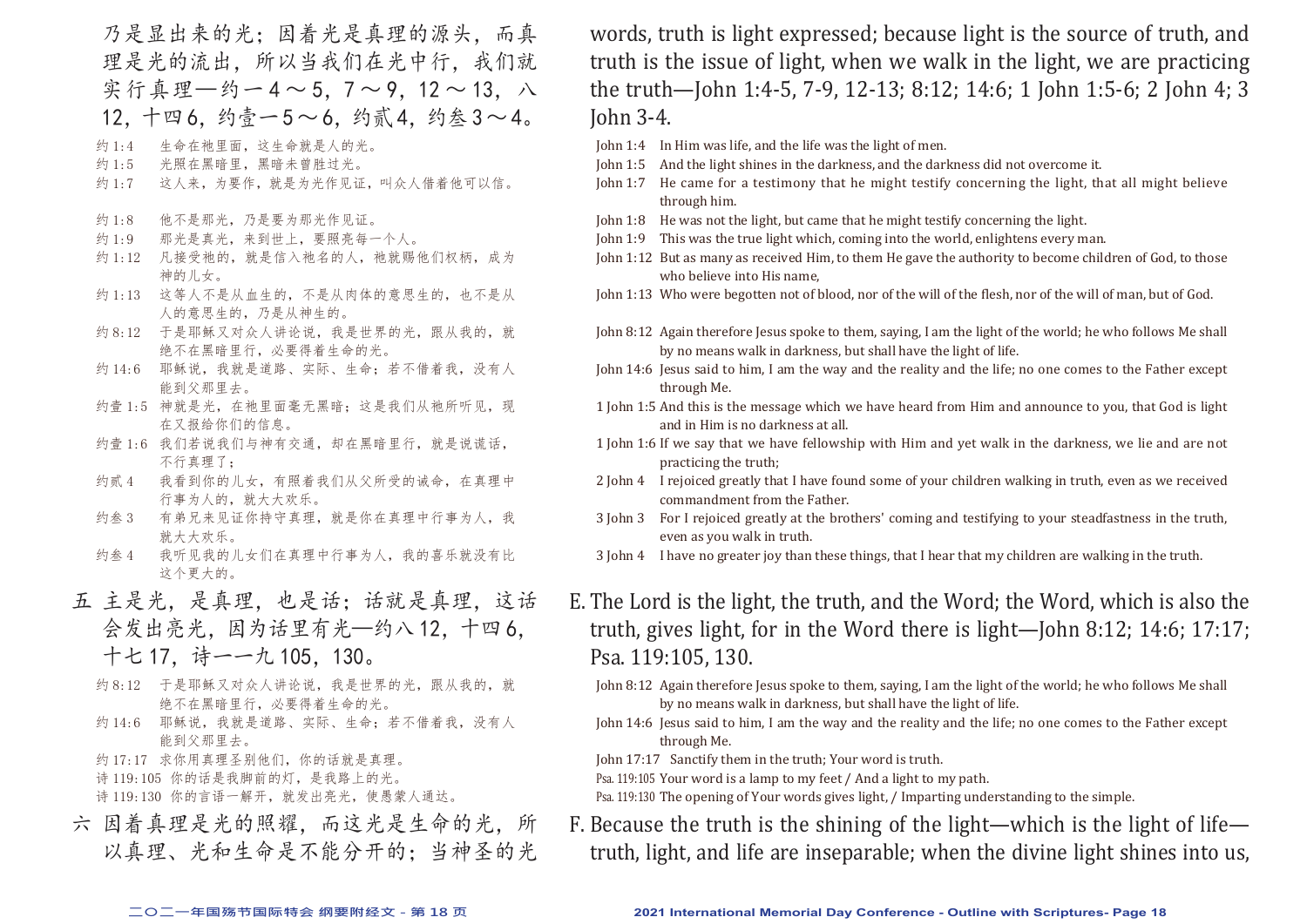照耀在我们里面,这光在我们里面就成为真理, 并将生命分赐到我们里面—约八12,32,40.  $+$   $-$  35  $\sim$  36, 46, 十 四 6。

- 约 8:12 于是耶稣又对众人讲论说,我是世界的光,跟从我的,就 绝不在黑暗里行,必要得着生命的光。
- 约 8:32 你们必认识真理,真理必叫你们得以自由。
- 约 8:40 现在你们却想要杀我这个将从神所听见的真理, 对你们讲 了的人!这不是亚伯拉罕所行的。
- 约 12:35 耶稣就对他们说,光在你们中间,还有不多的时候,应当 趁着有光行走,免得黑暗胜过你们;那在黑暗里行走的, 不知道往何处去。
- 约 12:36 你们应当趁着有光,信入这光,使你们成为光的儿子。耶 稣说了这话,就离开他们,隐藏了。
- 约 12:46 我到世上来作光,叫一切信入我的,不住在黑暗里。
- 约 14:6 耶稣说,我就是道路、实际、生命;若不借着我,没有人 能到父那里去。

### 贰 真理有两种功用:

一 真理叫我们从罪的辖制中得以自由,使我们从 一切消极的事物中得以自由—八 32,36。

约 8:32 你们必认识真理,真理必叫你们得以自由。 约 8:36 所以神的儿子若叫你们自由,你们就真自由了。

二 真理在地位上和性情上圣别我们,使我们被神 的元素所浸透—十七 17,弗五 26。

约 17:17 求你用真理圣别他们, 你的话就是真理。 弗 5:26 好圣化召会,借着话中之水的洗涤洁净召会,

- 叁 三一神在祂的话中被我们实化,并且分赐、 注入到我们里面,就是那叫我们得以自由 并圣别我们的真理:
- 一 当我们灰心、下沉,里面感觉虚空时,我们可以敞开自 己来到主的话跟前;读了一些时候,有些东西会在我 们里面升起,我们就享受了主的同在—诗一一九 25, 37,40,50,88,93,107,149,154,156,159。

诗 119:25 我的性命几乎归于尘土; 求你照你的话将我救活。 诗 119:37 求你叫我转眼不看虚假,叫我在你的道路中活着。 诗 119:40 看哪, 我羡慕你的训辞: 求你使我在你的公义中活着。 it becomes the truth in us, and it imparts life into our being—John 8:12, 32, 40; 12:35-36, 46; 14:6.

- John 8:12 Again therefore Jesus spoke to them, saying, I am the light of the world; he who follows Me shall by no means walk in darkness, but shall have the light of life.
- John 8:32 And you shall know the truth, and the truth shall set you free.
- John 8:40 But now you are seeking to kill Me, a man who has told you the truth which I heard from God; Abraham did not do this.
- John 12:35 Jesus then said to them, The light is still among you a little while. Walk while you have the light so that darkness may not overcome you; and he who walks in the darkness does not know where he is going.
- John 12:36 While you have the light, believe into the light, so that you may become sons of light. Jesus said these things, and He went away and was hidden from them.
- John 12:46 I have come as a light into the world, that everyone who believes into Me would not remain in darkness.
- John 14:6 Jesus said to him, I am the way and the reality and the life; no one comes to the Father except through Me.

### II. There are two functions of the truth:

A.The truth sets us free from the bondage of sin, freeing us from all the negative things—8:32, 36.

John 8:32 And you shall know the truth, and the truth shall set you free. John 8:36 If therefore the Son sets you free, you shall be free indeed.

B.The truth sanctifies us positionally and dispositionally, saturating us with the element of God—17:17; Eph. 5:26.

John 17:17 Sanctify them in the truth; Your word is truth. Eph. 5:26 That He might sanctify her, cleansing her by the washing of the water in the word,

# III. The Triune God in His word realized by us and being imparted and infused into our being is the truth that sets us free and sanctifies us:

A.When we are disappointed or depressed, feeling empty within, we can open ourselves and come to the Word; after reading for a while, something within us rises up, and we enjoy the presence of the Lord— Psa. 119:25, 37, 40, 50, 88, 93, 107, 149, 154, 156, 159.

Psa. 119:25 My soul clings to the dust; / Enliven me according to Your word.

Psa. 119:37 Turn my eyes from beholding vanity, / And enliven me in Your ways.

Psa. 119:40 Behold, I have longed after Your precepts; / Enliven me in Your righteousness.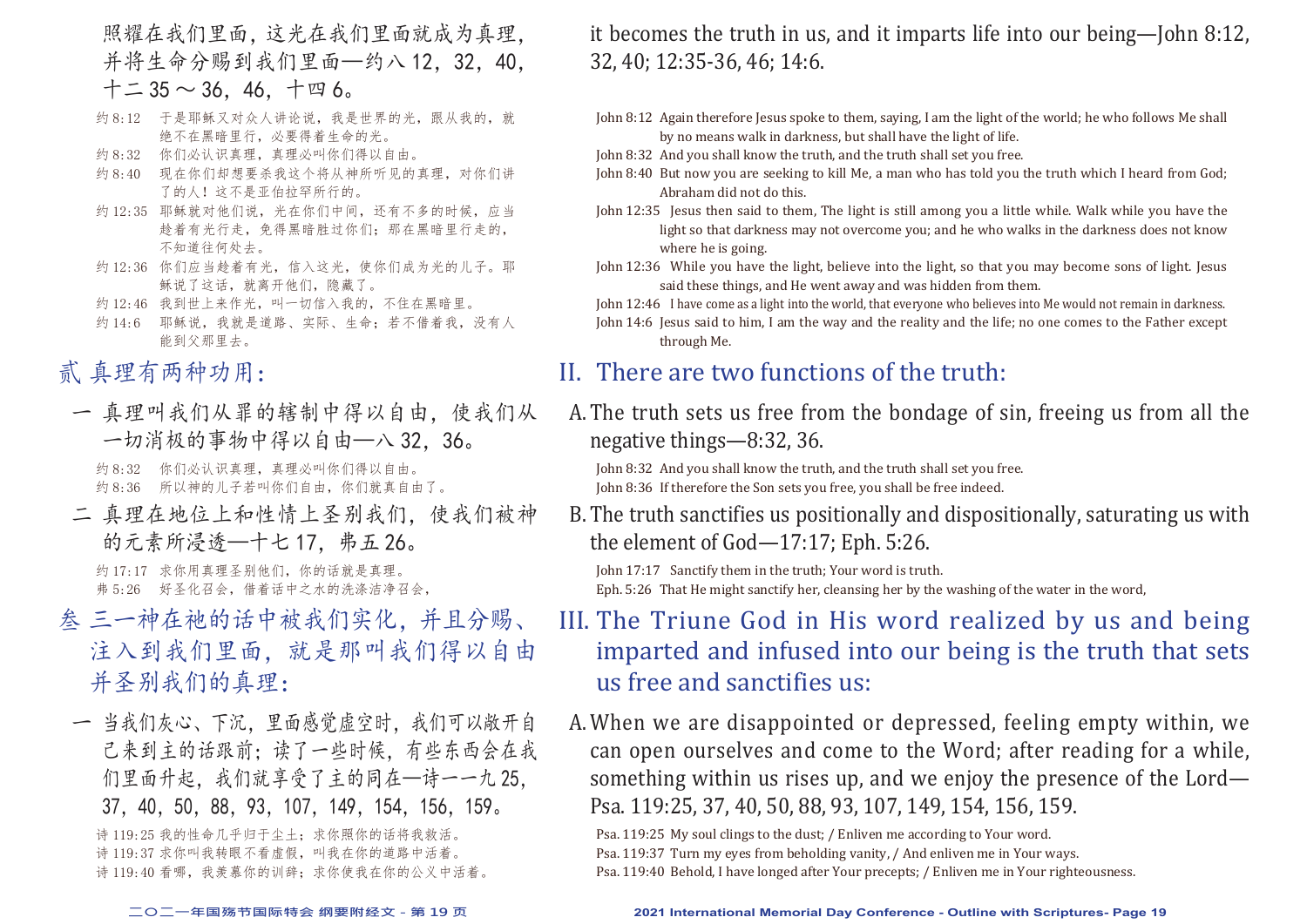诗 119:50 这是我在患难中的安慰,因为你的话将我救活。 诗 119:88 求你照你的慈爱将我救活,我就遵守你口中的法度。 诗 119:93 我永不忘记你的训辞,因你用这训辞将我救活。 诗 119:107 我甚是受苦;耶和华啊,求你照你的话将我救活。 诗 119:149 求你照你的慈爱, 听我的声音: 耶和华啊, 求你照你的 典章将我救活。 诗 119:154 求你为我辨屈,救赎我;求你照你的话将我救活。

诗 119:156 耶和华啊, 你的怜恤本为大; 求你照你的典章将我救活。 诗 119:159 你看我怎样爱你的训辞: 耶和华啊, 求你照你的慈爱将 我救活。

- 二 借着这样接受主的话,就有一些出于主的东西 作到我们里面;这乃是三一神的实际在生活、 运行、工作,并分别我们。
- 三 每天早晨我们可以在写成的话里接触活的话,而 得着神圣的实际,就是经过过程的三一神作为应 用的话,注入我们里面—约一1,十35,五39~ 40,六 63,弗五 26,六 17 ~ 18,诗一一九 15:
	- 约 1:1 太初有话,话与神同在,话就是神。
	- 约 10:35 经书是不能废掉的, 若是神的话所临到的人, 祂尚且称他 们为神,
	- 约 5:39 你们查考圣经,因你们以为其中有永远的生命,为我作见 证的就是这经。
	- 约 5:40 然而你们不肯到我这里来得生命。
	- 约 6:63 赐人生命的乃是灵,肉是无益的;我对你们所说的话,就 是灵,就是生命。
	- 弗 5:26 好圣化召会,借着话中之水的洗涤洁净召会,
	- 弗 6:17 还要借着各样的祷告和祈求,接受救恩的头盔,并那灵的 剑,那灵就是神的话;
	- 弗 6:18 时时在灵里祷告,并尽力坚持,在这事上儆醒,且为众圣 徒祈求,
	- 诗 119:15 我要默想你的训辞,看重你的道路。
	- 1 神的元素这样灌注到我们里面,释放我们脱离脾 气、嫉妒、仇恨和骄傲等消极的事物,并释放我 们脱离一切的虚假,我们就有真正的释放,真正 的自由。
- 2 我们被释放的同时,也被圣别、分别,成为圣别归 给神,这不仅是地位上的圣别,也是性情上的圣别; 因着神的素质作到我们里面,我们就与神成为一。

Psa. 119:50 This is my comfort in my affliction, / For Your word has enlivened me.

- Psa. 119:88 Enliven me according to Your lovingkindness, / And I will keep the testimony of Your mouth.
- Psa. 119:93 I will never forget Your precepts, / For by them You have enlivened me.
- Psa. 119:107 I have been greatly afflicted; / O Jehovah, enliven me according to Your word.
- Psa. 119:149 Hear my voice according to Your lovingkindness; / O Jehovah, according to Your ordinances enliven me.
- Psa. 119:154 Plead my case, and redeem me; / Enliven me according to Your word.

Psa. 119:156 Great are Your compassions, O Jehovah; / Enliven me according to Your ordinances.

- Psa. 119:159 See how I have loved Your precepts; / O Jehovah, enliven me according to Your lovingkindness.
- B.By taking the Word in this way, something of the Lord is wrought into us; this is the reality of the Triune God living, moving, working, and separating us.
- C. Every morning we can touch the living Word in the written Word and have the divine reality, the processed Triune God, as the applied word, infused into our being—John 1:1; 10:35; 5:39-40; 6:63; Eph. 5:26; 6:17-18; Psa. 119:15:

John 1:1 In the beginning was the Word, and the Word was with God, and the Word was God.

- John 10:35 If He said they were gods, to whom the word of God came, and the Scripture cannot be broken,
- John 5:39 You search the Scriptures, because you think that in them you have eternal life; and it is these that testify concerning Me.
- John 5:40 Yet you are not willing to come to Me that you may have life.
- John 6:63 It is the Spirit who gives life; the flesh profits nothing; the words which I have spoken to you are spirit and are life.
- Eph. 5:26 That He might sanctify her, cleansing her by the washing of the water in the word,
- Eph. 6:17 And receive the helmet of salvation and the sword of the Spirit, which Spirit is the word of God,
- Eph. 6:18 By means of all prayer and petition, praying at every time in spirit and watching unto this in all perseverance and petition concerning all the saints,
- Psa. 119:15 I will muse upon Your precepts / And regard Your ways.
- 1.This transfusion of the element of God into our being frees us from such negative things as temper, jealousy, hatred, and pride; it sets us free from every kind of falsehood, and we have real liberation, real freedom.
- 2.As we are being set free, we are also sanctified, separated, made holy to God, not only positionally but also dispositionally; we become one with God because His very essence is wrought into us.

**二○二一年国殇节国际特会 纲要附经文 - 第 20 页 2021 International Memorial Day Conference - Outline with Scriptures- Page 20**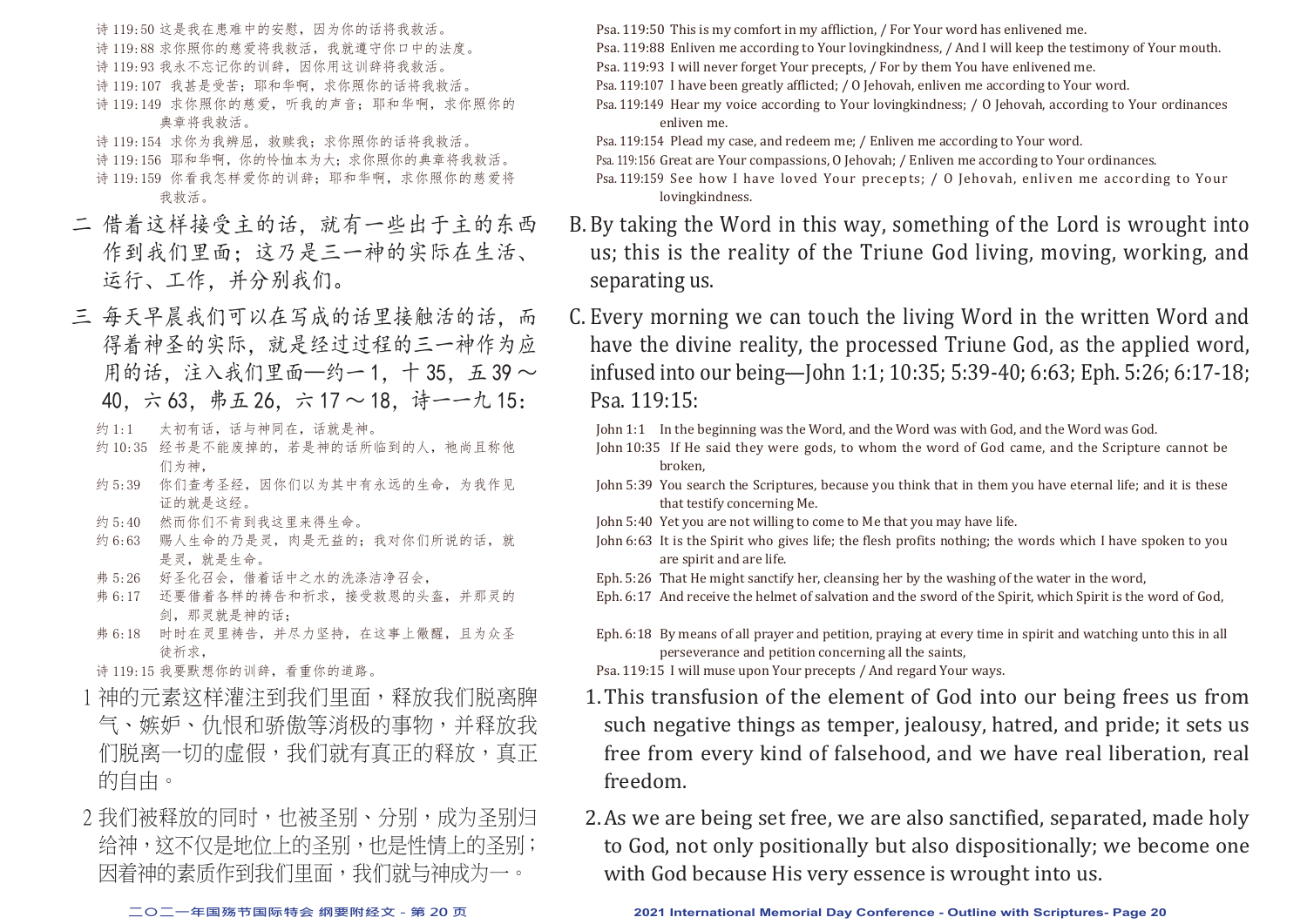- 四 我们天天需要这样来到主的话跟前;我们每天 早晨都需要来到主的话跟前:若是可能,其他 的时间也该如此。
- 五 当话在我们的灵里与活的灵调和时,我们就被 神的素质圣别了。
- 六 借着这样接触主的话,神就一天天加添到我们 里面:结果,我们就被神浸透,与祂成为一。
- 七 我们极其需要借着神写成的话、活的话与应用 的话。让三一活神注入并作到我们里面。
- 肆 真理的话所带来的圣别,对付分裂的因素, 结果就产生一;真理圣别人,而圣别产生 一—约十七 14 ~ 24:
	- 约 17:14 我已将你的话赐给他们, 世界又恨他们, 因为他们不属世 界,正如我不属世界一样。
	- 约 17:15 我不求你使他们离开世界,只求你保守他们脱离那恶者。
	- 约 17:16 他们不属世界,正如我不属世界一样。
	- 约 17:17 求你用真理圣别他们,你的话就是真理。
	- 约 17:18 你怎样差我到世上,我也照样差他们到世上。
	- 约 17:19 我为他们的缘故,圣别自己,使他们也在真理中得以圣别。
	- 约 17:20 我不但为这些人祈求,也为那些因他们的话信入我的人 祈求,
	- 约 17:21 使他们都成为一;正如你父在我里面,我在你里面,使他 们也在我们里面,叫世人可以信你差了我来。
	- 约 17:22 你所赐给我的荣耀,我已赐给他们,使他们成为一,正如 我们是一一样。
	- 约 17:23 我在他们里面, 你在我里面, 使他们被成全成为一, 叫世 人知道是你差了我来,并且知道你爱他们如同爱我一样。
	- 约 17:24 父啊, 我在哪里, 愿你所赐给我的人, 也同我在哪里, 叫 他们看见你所赐给我的荣耀,因为创立世界以前,你已经 爱我了。
	- 一 主耶稣,就是子,乃是真理;那灵是真理的灵; 父的话也是真理—一14,17,十四6,17, 十七 17,约壹五 6:
		- 约 1:14 话成了肉体, 支搭帐幕在我们中间, 丰丰满满地有恩典, 有
- D.Daily we need to come to the Word in this way; we need to come to the Word every morning and, if possible, at other times as well.
- E. When the word is mingled with the living Spirit in our spirit, we are sanctified with the essence of God.
- F. By contacting the Word in this way, God is added into us day by day; as a result, we are permeated with God and made one with Him.
- G.Our crucial need is to have the living Triune God infused and wrought into us through the written Word, the living Word, and the applied word of God.
- IV. Sanctification through the word of the truth results in oneness by dealing with the factors of division; truth sanctifies, and sanctification issues in oneness—John 17:14-24:
	- John 17:14 I have given them Your word, and the world has hated them, because they are not of the world even as I am not of the world.
	- John 17:15 I do not ask that You would take them out of the world, but that You would keep them out of the hands of the evil one.
	- John 17:16 They are not of the world, even as I am not of the world.
	- John 17:17 Sanctify them in the truth; Your word is truth.
	- John 17:18 As you have sent Me into the world, I also have sent them into the world.
	- John 17:19 And for their sake I sanctify Myself, that they themselves also may be sanctified in truth.
	- John 17:20 And I do not ask concerning these only, but concerning those also who believe into Me through their word,
	- John 17:21 That they all may be one; even as You, Father, are in Me and I in You, that they also may be in Us; that the world may believe that You have sent Me.
	- John 17:22 And the glory which You have given Me I have given to them, that they may be one, even as We are one;
	- John 17:23 I in them, and You in Me, that they may be perfected into one, that the world may know that You have sent Me and have loved them even as You have loved Me.
	- John 17:24 Father, concerning that which You have given Me, I desire that they also may be with Me where I am, that they may behold My glory, which You have given Me, for You loved Me before the foundation of the world.
- A.The Lord Jesus, the Son, is the truth; the Spirit is the Spirit of truth; and the Father's word is the truth—1:14, 17; 14:6, 17; 17:17; 1 John 5:6:

John 1:14 And the Word became flesh and tabernacled among us (and we beheld His glory, glory as of the

#### **二○二一年国殇节国际特会 纲要附经文 - 第 21 页 2021 International Memorial Day Conference - Outline with Scriptures- Page 21**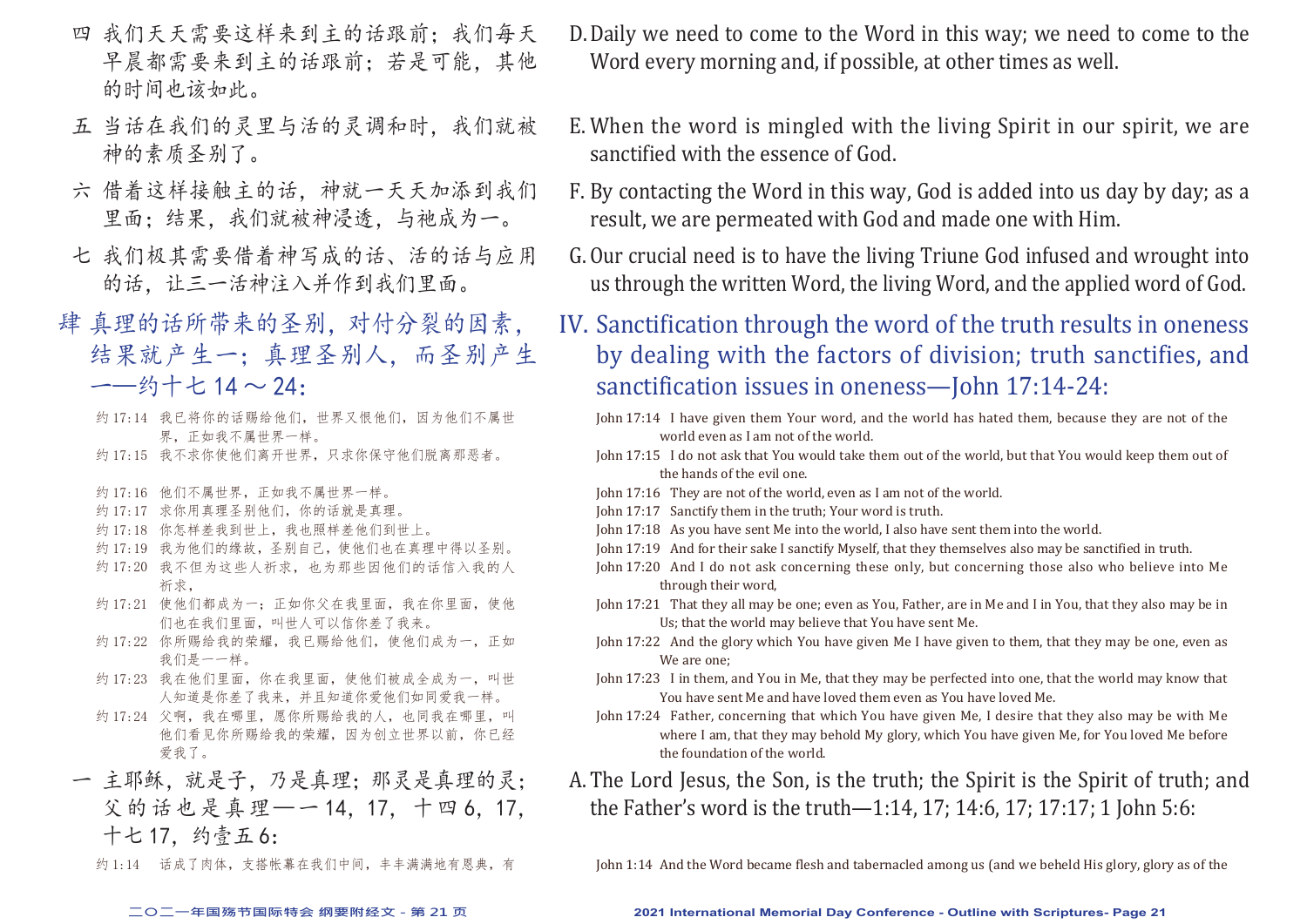实际。我们也见过祂的荣耀,正是从父而来独生子的荣耀。

- 约 1:17 因为律法是借着摩西赐的,恩典和实际都是借着耶稣基督来的。
- 约 14:6 耶稣说,我就是道路、实际、生命;若不借着我,没有人 能到父那里去。
- 约 14:17 就是实际的灵,乃世人不能接受的,因为不见祂,也不认 识祂;你们却认识祂,因祂与你们同住,且要在你们里面。
- 约 17:17 求你用真理圣别他们,你的话就是真理。
- 约壹 5:6 这借着水与血来的, 就是耶稣基督; 不是单凭着水, 乃是凭着 水,又凭着血;并且作见证的就是那灵,因为那灵就是实际。
- 1 父具体化身在子里,子实化为真理的灵,而那灵 与话乃是一一西二9,约十四17,十六13,弗六  $17 \sim 18$
- 西 2:9 因为神格一切的丰满,都有形有体地居住在基督里面,
- 约 14:17 就是实际的灵,乃世人不能接受的,因为不见祂,也不认 识祂;你们却认识祂,因祂与你们同住,且要在你们里面。
- 约 16:13 只等实际的灵来了, 祂要引导你们进入一切的实际; 因为 祂不是从自己说的,乃是把祂所听见的都说出来,并要把 要来的事宣示与你们。
- 弗 6:17 还要借着各样的祷告和祈求,接受救恩的头盔,并那灵的 剑,那灵就是神的话;
- 弗 6:18 时时在灵里祷告,并尽力坚持,在这事上儆醒,且为众圣 徒祈求,
- 2 每当我们带着敞开的心和敞开的灵来到主的话跟 前,就立刻摸着了作为真理的话和那灵。
- 二 圣别人的话、圣别人的灵、圣别人的生命、以及圣 别人的神全都是一;因此,我们若被圣别,因着所 有分裂的因素全被除掉,我们就自然而然是一了。
- 三 在约翰十七章十七至二十三节, 我们看见圣别产 生真正的一,因为这圣别保守我们在三一神里 面;二十一节说,"使他们都成为一;正如你父 在我里面,我在你里面,使他们也在我们里面":
	- 约 17:17 求你用真理圣别他们,你的话就是真理。
	- 约 17:18 你怎样差我到世上,我也照样差他们到世上。
	- 约 17:19 我为他们的缘故, 圣别自己, 使他们也在真理中得以圣别。
	- 约 17:20 我不但为这些人祈求, 也为那些因他们的话信入我的人祈 求,
	- 约 17:21 使他们都成为一;正如你父在我里面,我在你里面,使他 们也在我们里面,叫世人可以信你差了我来。

only Begotten from the Father), full of grace and reality.

John 1:17 For the law was given through Moses; grace and reality came through Jesus Christ.

- John 14:6 Jesus said to him, I am the way and the reality and the life; no one comes to the Father except through Me.
- John 14:17 Even the Spirit of reality, whom the world cannot receive, because it does not behold Him or know Him; but you know Him, because He abides with you and shall be in you.
- John 17:17 Sanctify them in the truth; Your word is truth.
- 1 John 5:6 This is He who came through water and blood, Jesus Christ; not in the water only, but in the water and in the blood; and the Spirit is He who testifies, because the Spirit is the reality.
- 1.The Father is embodied in the Son, the Son is realized as the Spirit of truth, and the Spirit is one with the Word—Col. 2:9; John 14:17; 16:13; Eph. 6:17-18.
- Col. 2:9 For in Him dwells all the fullness of the Godhead bodily,
- John 14:17 Even the Spirit of reality, whom the world cannot receive, because it does not behold Him or know Him; but you know Him, because He abides with you and shall be in you.
- John 16:13 But when He, the Spirit of reality, comes, He will guide you into all the reality; for He will not speak from Himself, but what He hears He will speak; and He will declare to you the things that are coming.
- Eph. 6:17 And receive the helmet of salvation and the sword of the Spirit, which Spirit is the word of God.
- Eph. 6:18 By means of all prayer and petition, praying at every time in spirit and watching unto this in all perseverance and petition concerning all the saints,
- 2.Whenever we come to the Word with an open heart and an open spirit, we immediately touch both the Word and the Spirit as the truth.
- B.The sanctifying word, the sanctifying Spirit, the sanctifying life, and the sanctifying God are all one; therefore, if we are being sanctified, we are one spontaneously because all the factors of division are taken away.
- C. In John 17:17-23 we see that sanctification issues in the genuine oneness because this sanctification keeps us in the Triune God; verse 21 says, "That they all may be one; even as You, Father, are in Me and I in You, that they also may be in Us":
	- John 17:17 Sanctify them in the truth; Your word is truth.
	- John 17:18 As you have sent Me into the world, I also have sent them into the world.
	- John 17:19 And for their sake I sanctify Myself, that they themselves also may be sanctified in truth.
	- John 17:20 And I do not ask concerning these only, but concerning those also who believe into Me through their word,
	- John 17:21 That they all may be one; even as You, Father, are in Me and I in You, that they also may be in Us; that the world may believe that You have sent Me.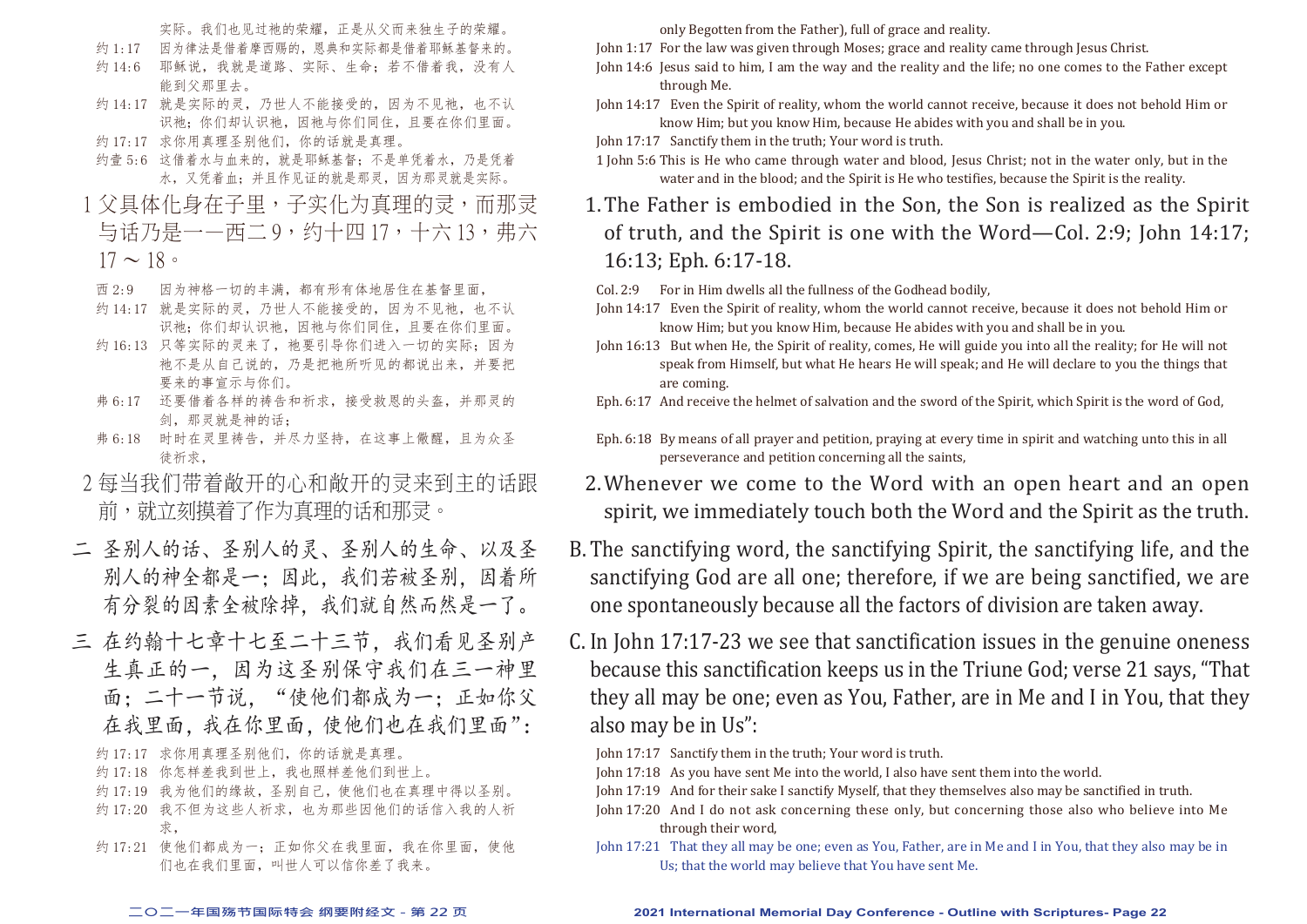- 约 17:22 你所赐给我的荣耀,我已赐给他们,使他们成为一,正如 我们是一一样。
- 约 17:23 我在他们里面,你在我里面,使他们被成全成为一,叫世 人知道是你差了我来,并且知道你爱他们如同爱我一样。
- 1 为着要成为一,我们需要在二十一节的"我们"里 面,就是在三一神里面。
- 2 要在三一神里面,唯一的路是借着圣别人的直理, 对付所有分裂的因素。
- 3 借着蒙保守在三一神里面, 我们就成为一, 但是何 时我们从三一神里面出来,立刻就产生分裂。
- 4 每天早晨我们需要接触主,摸着活的话,并且得着 神圣的实际注入我们里面;当我们这样接触主时, 分裂的因素就被克服了。
- 5 当我们里面分裂的因素为圣别人的真理所治死,我 们就被带进真正的一里,因为圣别保守我们在三一 神里面。
- 6 借真理的话而得圣别,就产生基督身体的一, 就是 三一神扩大的一—21 节。
	- 约 17:21 使他们都成为一;正如你父在我里面,我在你里面, 使他 们也在我们里面,叫世人可以信你差了我来。
- 伍 分裂的因素有四:
- 一 这些因素中的头一个就是世界;只要我们在某方 面还是爱世界,那方面的世界就要成为分裂的原  $\mathbb{B}$ —14 ~ 16, 18 节, 约壹二 15 ~ 17, 五 19。
	- 约 17:14 我已将你的话赐给他们, 世界又恨他们, 因为他们不属世 界,正如我不属世界一样。
	- 约 17:15 我不求你使他们离开世界,只求你保守他们脱离那恶者。
	- 约 17:16 他们不属世界,正如我不属世界一样。
	- 约 17:18 你怎样差我到世上,我也照样差他们到世上。
	- 约壹 2:15 不要爱世界, 和世界上的事。人若爱世界, 爱父的心就不 在他里面了;
	- 约壹 2:16 因为凡世界上的事,就是肉体的情欲、眼目的情欲、并今
- John 17:22 And the glory which You have given Me I have given to them, that they may be one, even as We are one;
- John 17:23 I in them, and You in Me, that they may be perfected into one, that the world may know that You have sent Me and have loved them even as You have loved Me.
- 1.In order to be one, we need to be in the "Us," that is, in the Triune God.
- 2.The only way to be in the Triune God is by the sanctifying truth that deals with all the factors of division.
- 3.By being kept in the Triune God, we are one, but whenever we are out of the Triune God, we are divided immediately.
- 4.We need to contact the Lord every morning, touch the living Word, and have the divine reality infused into our being; as we contact the Lord in this way, the factors of division are overcome.
- 5.When the factors of division in us are put to death by the sanctifying truth, we are brought into the genuine oneness, for sanctification keeps us in the Triune God.
- 6.Sanctification through the word of the truth results in the oneness of the Body of Christ, which is the enlarged oneness of the Triune God—v. 21.
- John 17:21 That they all may be one; even as You, Father, are in Me and I in You, that they also may be in Us; that the world may believe that You have sent Me.

### V. There are four factors of division:

- A.The first of these factors is worldliness; as long as we love the world in a certain aspect, that aspect of worldliness becomes a cause of division vv. 14-16, 18; 1 John 2:15-17; 5:19.
	- John 17:14 I have given them Your word, and the world has hated them, because they are not of the world even as I am not of the world.
	- John 17:15 I do not ask that You would take them out of the world, but that You would keep them out of the hands of the evil one.
	- John 17:16 They are not of the world, even as I am not of the world.
	- John 17:18 As you have sent Me into the world, I also have sent them into the world.
	- 1 John 2:15 Do not love the world nor the things in the world. If anyone loves the world, love for the Father is not in him;
	- 1 John 2:16 Because all that is in the world, the lust of the flesh and the lust of the eyes and the vainglory

#### **二○二一年国殇节国际特会 纲要附经文 - 第 23 页 2021 International Memorial Day Conference - Outline with Scriptures- Page 23**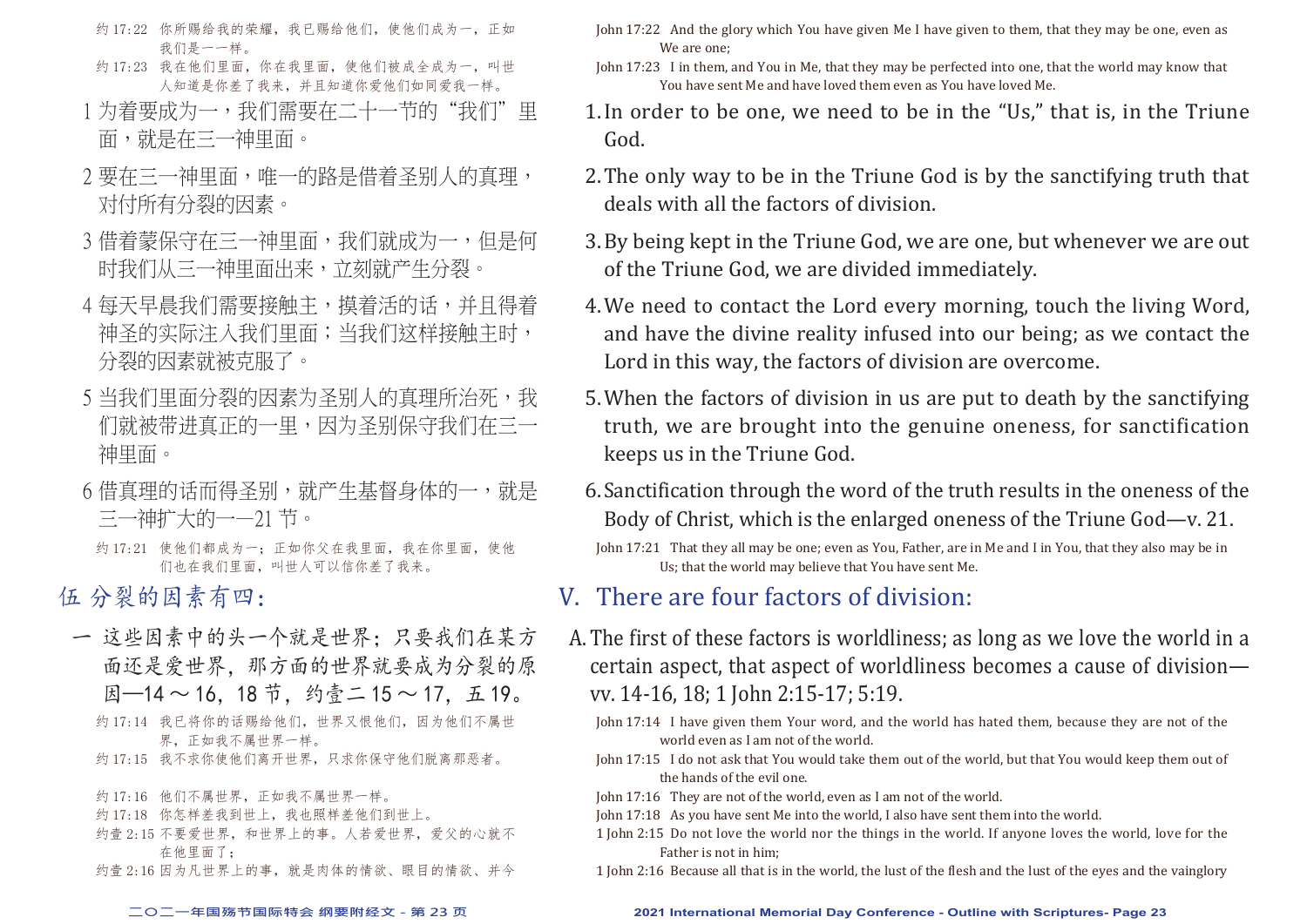生的骄傲,都不是出于父,乃是出于世界。 约壹 2:17 这世界和其上的情欲,正在过去;唯独实行神旨意的,永

远长存。 约壹 5:19 我们晓得我们是属神的,而整个世界都卧在那恶者里面。

二 分裂的另一个因由是野心;当我们借着话接触主, 并让祂将祂自己注入我们里面时, 真理就分赐到 我们里面,杀死我们的野心—参赛十四 13。

赛 14:13 你心里曾说, 我要升到天上; 我要高举我的宝座在神众星 以上。我要坐在聚会的山上,在北方的极处。

- 三 分裂的第三个因由是自高;我们应当愿意一无所 是而高举基督这独一的重要人物。祂是在宇宙中 居首位者—西一18, 林后四5, 约叁9~11。
	- 西 1:18 祂也是召会身体的头;祂是元始,是从死人中复活的首生 者, 使祂可以在万有中居首位;
	- 林后 4:5 因为我们不是传自己,乃是传基督耶稣为主,也传自己为 耶稣的缘故,作你们的奴仆。
	- 约叁 9 我曾略略的写信给召会;但那在他们中间好为首的丢特腓, 不接待我们。
	- 约叁 10 所以我若去,必要提起他所行的事,就是他用恶言妄论我 们;还不以此为足,他自己不接待弟兄,有人愿意接待, 他也禁止,并且把他们赶出召会。
	- 约叁 11 亲爱的,不要效法恶,只要效法善。行善的是出于神,行 恶的未曾见过神。
- 四 分裂的第四个因素是意见和观念;我们不该坚 持自己的意见,而该单纯地追求主的目标,就 是恢复基督作生命和一切,为着召会的建造— 太十六 21 ~ 24,参启三 14。
	- 太 16:21 从那时候, 耶稣才指示祂的门徒, 祂必须往耶路撒冷去, 受 长老、祭司长和经学家许多的苦,并且被杀,第三日复活。
	- 太 16:22 彼得就拉祂到一边,责劝祂说,主啊,神眷怜你,这事绝 不会临到你。
	- 太 16:23 祂却转过来, 对彼得说, 撒但, 退我后面去罢! 你是绊跌 我的,因为你不思念神的事,只思念人的事。
	- 太 16:24 于是耶稣对门徒说,若有人要跟从我,就当否认己,背起 他的十字架,并跟从我。
	- 启 3:14 你要写信给在老底嘉的召会的使者,说,那阿们,那忠信 真实的见证人,那神创造之物的元始,这样说,

of life, is not of the Father but is of the world.

1 John 2:17 And the world is passing away, and its lust, but he who does the will of God abides forever.

1 John 5:19 We know that we are of God, and the whole world lies in the evil one.

B.Another cause of division is ambition; when we contact the Lord through the Word and allow Him to infuse Himself into us, the truth thus imparted into our being kills our ambition— cf. Isa. 14:13.

Isa. 14:13 But you, you said in your heart: / I will ascend to heaven; / Above the stars of God / I will exalt my throne. / And I will sit upon the mount of assembly / In the uttermost parts of the north.

C. A third cause of division is self-exaltation; we should be willing to be nobody and to exalt Christ as the only Somebody, the One who has the universal preeminence—Col. 1:18; 2 Cor. 4:5; 3 John 9-11.

Col. 1:18 And He is the Head of the Body, the church; He is the beginning, the Firstborn from the dead, that He Himself might have the first place in all things;

2 Cor. 4:5 For we do not preach ourselves but Christ Jesus as Lord, and ourselves as your slaves for Jesus' sake.

3 John 9 I wrote something to the church; but Diotrephes, who loves to be first among them, does not receive us.

- 3 John 10 For this reason, if I come, I will bring to remembrance his works which he does, babbling against us with evil words; and not being satisfied with these, neither does he himself receive the brothers, and those intending to do so he forbids and casts out of the church.
- 3 John 11 Beloved, do not imitate the evil, but the good. He who does good is of God; he who does evil has not seen God.
- D.The fourth factor of division is opinions and concepts; we should not hold on to our opinion but simply pursue the Lord's goal: the recovery of Christ as life and as everything for the building up of the church—Matt. 16:21- 24; cf. Rev. 3:14.

Matt. 16:21 From that time Jesus began to show to His disciples that He must go to Jerusalem and suffer many things from the elders and chief priests and scribes and be killed and on the third day be raised.

- Matt. 16:22 And Peter took Him aside and began to rebuke Him, saying, God be merciful to You, Lord! This shall by no means happen to You!
- Matt. 16:23 But He turned and said to Peter, Get behind Me, Satan! You are a stumbling block to Me, for you are not setting your mind on the things of God, but on the things of men.
- Matt. 16:24 Then Jesus said to His disciples. If anyone wants to come after Me, let him deny himself and take up his cross and follow Me.
- Rev. 3:14 And to the messenger of the church in Laodicea write: These things says the Amen, the faithful and true Witness, the beginning of the creation of God:

#### VI. When we move out of ourselves and into the Triune God, 陆 当我们从自己里面迁出来,进入三一神里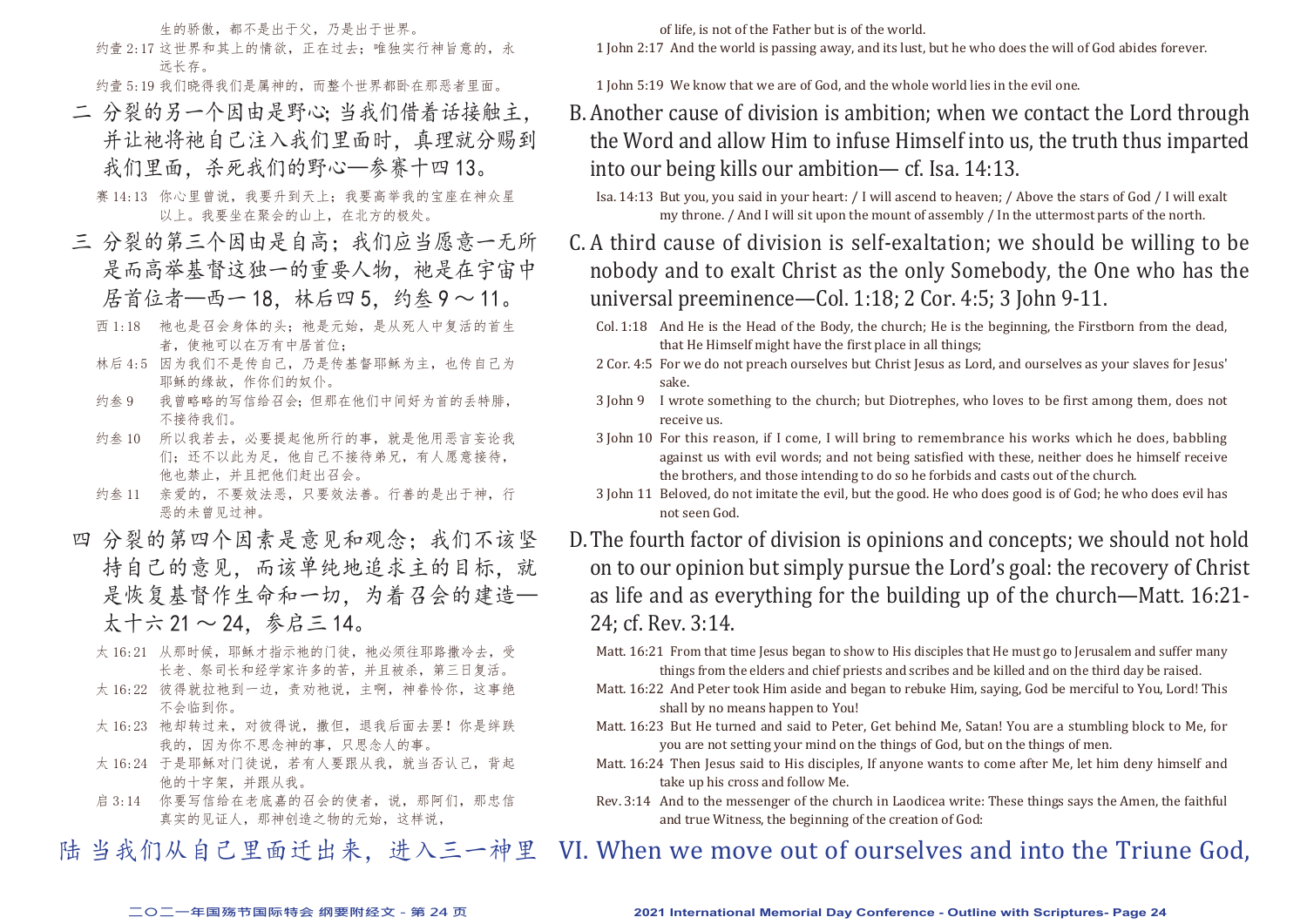# 面时,我们就是一,甚至被成全成为一— 约十七 11, 17, 21 ~ 23:

- 约 17:11 我不再在世上, 他们却在世上, 我往你那里去。圣父啊, 求你在你的名,就是你所赐给我的名里,保守他们,使他 们成为一,象我们一样。
- 约 17:17 求你用真理圣别他们,你的话就是真理。
- 约 17:21 使他们都成为一;正如你父在我里面,我在你里面,使他 们也在我们里面,叫世人可以信你差了我来。
- 约 17:22 你所赐给我的荣耀, 我已赐给他们, 使他们成为一, 正如 我们是一一样。
- 约 17:23 我在他们里面,你在我里面,使他们被成全成为一,叫世 人知道是你差了我来,并且知道你爱他们如同爱我一样。
- 一 在我们自己里面有四个分裂的因素;我们若留 在自己里面,就无法逃避这四件东西。
- 二 被圣别就是从我们自己里面迁出来,进入三一 神里面,并让基督活在我们里面;这样我们就 被成全成为 — — 21 ~ 23 节。
	- 约 17:21 使他们都成为一;正如你父在我里面,我在你里面,使他 们也在我们里面,叫世人可以信你差了我来。
	- 约 17:22 你所赐给我的荣耀,我已赐给他们,使他们成为一,正如 我们是一一样。
	- 约 17:23 我在他们里面,你在我里面,使他们被成全成为一,叫世 人知道是你差了我来,并且知道你爱他们如同爱我一样。
- 三 这圣别是借着话,就是借着真理;也是借着灵, 就是借着真理的灵:
- 1 当我们每天早晨来到主的话跟前, 在外面我们是接 触话,但在里面是灵摸着我们;话和灵都是实际, 借着这二者,我们就得以圣别。
- 2 我们越接触话,灵越摸着我们,我们就越从自己里 面迁出来;我们就从一个住处—己—迁移到另一个 住处—三一神。
- 3 我们天天需要这种迁移,因为在己里面有世界、野 心、自高、意见和观念。
- 4 我们若是不断接触话,并让灵天天摸着我们,我们

## we are one and are even perfected into one—John 17:11, 17, 21-23:

- John 17:11 And I am no longer in the world; yet they are in the world, and I am coming to You. Holy Father, keep them in Your name, which You have given to Me, that they may be one even as We are.
- John 17:17 Sanctify them in the truth; Your word is truth.
- John 17:21 That they all may be one; even as You, Father, are in Me and I in You, that they also may be in Us; that the world may believe that You have sent Me.
- John 17:22 And the glory which You have given Me I have given to them, that they may be one, even as We are one;
- John 17:23 I in them, and You in Me, that they may be perfected into one, that the world may know that You have sent Me and have loved them even as You have loved Me.
- A.In ourselves we have the four factors of division; we cannot escape from these four things if we stay in the self.
- B.To be sanctified is to move out of ourselves and into the Triune God and to allow Christ to live in us; in this way we are perfected into one—vv. 21-23.
	- John 17:21 That they all may be one; even as You, Father, are in Me and I in You, that they also may be in Us; that the world may believe that You have sent Me.
	- John 17:22 And the glory which You have given Me I have given to them, that they may be one, even as We are one;
	- John 17:23 I in them, and You in Me, that they may be perfected into one, that the world may know that You have sent Me and have loved them even as You have loved Me.
- C. This sanctification takes place by the word, which is the truth, and by the Spirit, who is the Spirit of truth:
	- 1.As we come to the Word every morning, outwardly we touch the Word, but inwardly the Spirit touches us; by the word and by the Spirit, both of which are the reality, we are sanctified.
	- 2.The more we touch the Word and the more the Spirit touches us, the more we move out of ourselves; we move from one dwelling place, the self, to another dwelling place, the Triune God.
	- 3.Every day we need to make this move, for in the self there are worldliness, ambition, self-exaltation, and opinions and concepts.
	- 4.If we continually touch the Word and allow the Spirit to touch us day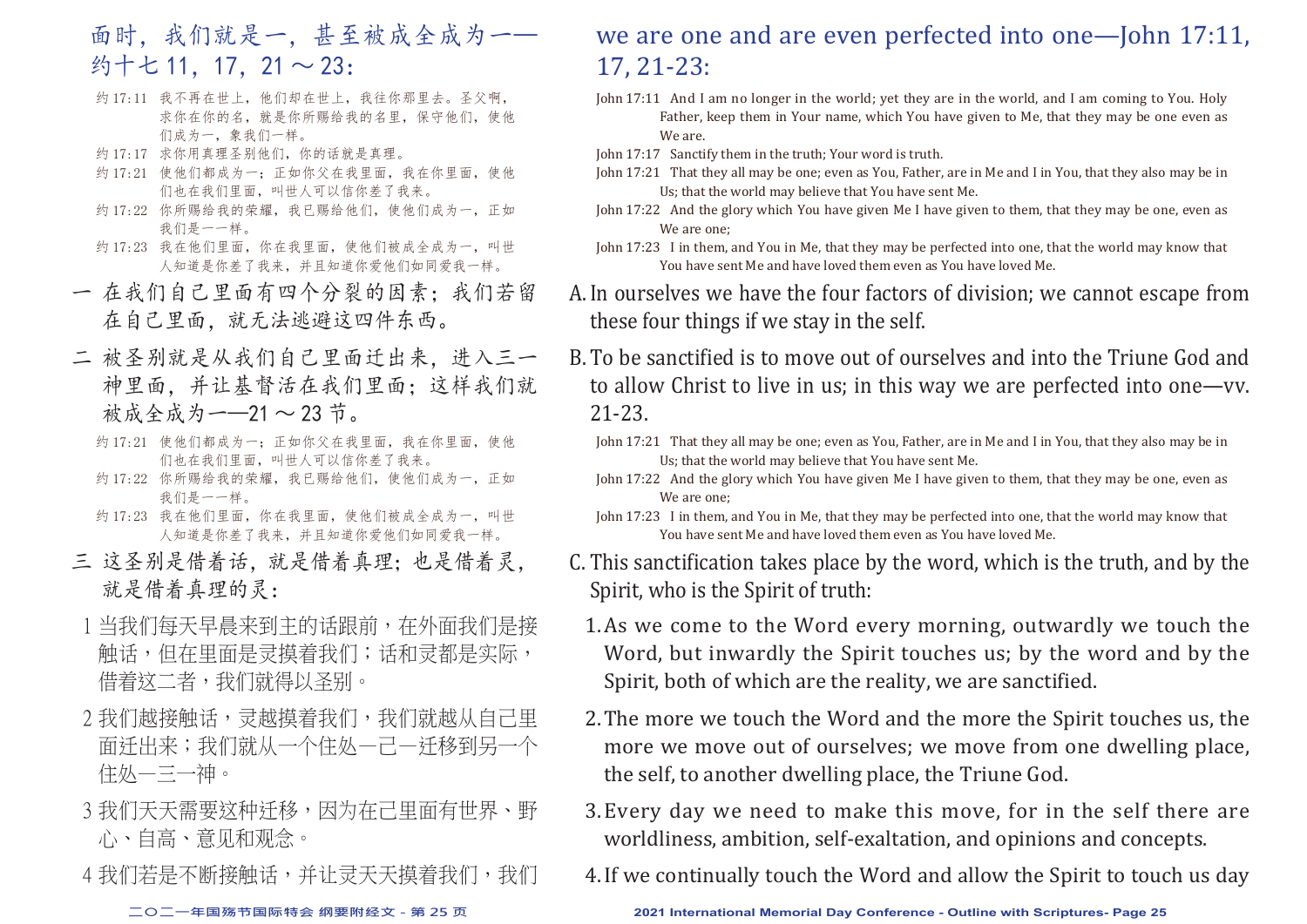就要被圣别;那就是说,我们要从自己里面,从我 们的老家搬出来,搬进三一神,搬进我们的新居去。

- 5 一日我们从自己里面出来,我们就被圣别,从分裂的 因素中分别出来,不仅分别归神,更是进入神里面。
- 6 要有直正的一,首先,我们必须从自己里面迁出来, 进入三一神里面; (17,21;)然后, 我们需要让 基督活在我们里面(23上):
- 约 17:17 求你用真理圣别他们, 你的话就是真理。
- 约 17:21 使他们都成为一;正如你父在我里面,我在你里面,使他 们也在我们里面,叫世人可以信你差了我来。
- 约 17:23 上 我在他们里面, 你在我里面, 使他们被成全成为一, …
- a 这个被成全的一就是真实的建造;这是在生命里的 长大—弗四 16。
- 弗 4:16 本于祂,全身借着每一丰富供应的节,并借着每一部分依 其度量而有的功用,得以联络在一起,并结合在一起,便 叫身体渐渐长大,以致在爱里把自己建造起来。
- b 在生命里长大, 意思就是我们从自己里面迁出来, 进入三一神里面,并让基督活在我们里面;我们若 迁入三一神里面,并让基督活在我们里面,我们无 论在哪里,都能与当地的圣徒是一。
- 四 "我在他们里面,你在我里面,使他们被成全 成为一"—约十七 23:
	- 约 17:23 我在他们里面, 你在我里面, 使他们被成全成为一, 叫世 人知道是你差了我来,并且知道你爱他们如同爱我一样。
- 1 被成全成为一, 意思就是从世界、野心、自高、意 见和观念中蒙拯救。
- 2 "我在他们里面"—意思是子在我们里面生活并运行。
- 3 "你在我里面"—意思是父在子里面生活并运行。
- 4 换句话说,当子在我们里面生活并运行时,父就在 祂里面生活并运行;借着这双重的生活并运行,我 们就被成全成为一,并且在荣耀中彰显父。
- by day, we will be sanctified; that is, we will move out of ourselves, our old lodging place, and into the Triune God, our new lodging place.
- 5.Once we are out of ourselves, we are sanctified, separated from the factors of division and separated not only unto God but also into God.
- 6.To have the genuine oneness, we must first move out of ourselves and into the Triune God (vv. 17, 21); then we must allow Christ to live in us (v. 23a):
- John 17:17 Sanctify them in the truth; Your word is truth.
- John 17:21 That they all may be one; even as You, Father, are in Me and I in You, that they also may be in Us; that the world may believe that You have sent Me.
- John 17:23a I in them, and You in Me, that they may be perfected into one,…
- a. This perfected oneness is the real building; it is the growth in life— Eph. 4:16.
- Eph. 4:16 Out from whom all the Body, being joined together and being knit together through every joint of the rich supply and through the operation in the measure of each one part, causes the growth of the Body unto the building up of itself in love.
- b.To grow in life means that we move out of ourselves and into the Triune God and allow Christ to live in us; if we move into the Triune God and allow Christ to live in us, we can be one with the saints in any locality.
- D."I in them, and You in Me, that they may be perfected into one"—John 17:23:
	- John 17:23 I in them, and You in Me, that they may be perfected into one, that the world may know that You have sent Me and have loved them even as You have loved Me.
	- 1.To be perfected into one means to be rescued from worldliness, ambition, self-exaltation, and opinions and concepts.
	- 2."I in them"—this means that the Son is living and moving in us.
	- 3."You in Me"—this means that the Father is living and moving in the Son.
	- 4.In other words, while the Son lives and moves in us, the Father lives and moves in Him; by this twofold living and moving, we are perfected into one, and we express the Father in glory.